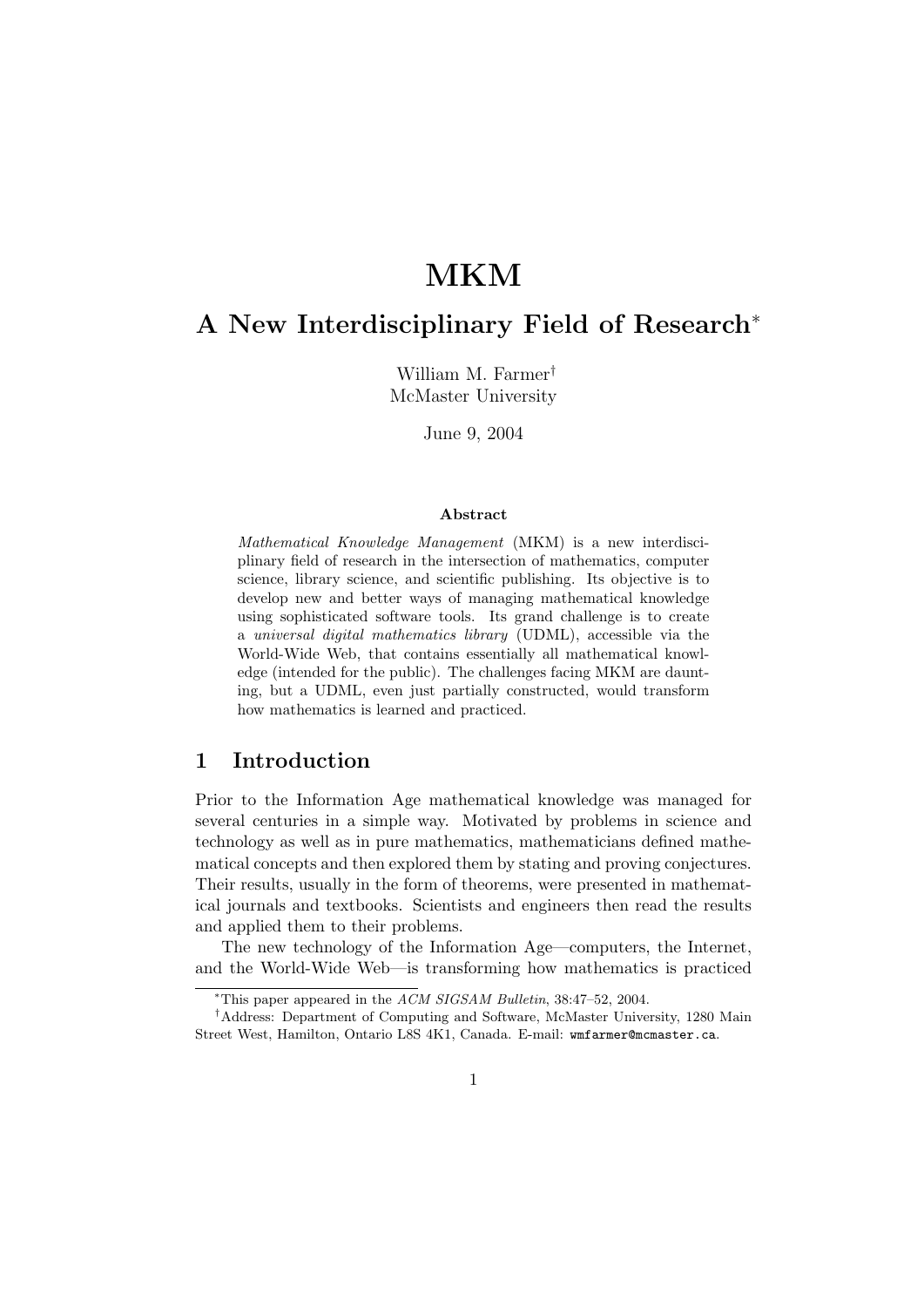and, as a result, is also transforming what mathematical knowledge is and how it is produced, communicated, and applied. The change taking place today in the nature of mathematical knowledge is striking. In the past the body of mathematical knowledge grew gradually and mainly reflected the interest and work of mathematicians. However, today mathematical knowledge is produced at a prodigious rate by many nonmathematicians as well as mathematicians. It is becoming increasingly difficult to ascertain what results are known and how they are related to each other. Also, nonmathematicians working on applications are producing new kinds of mathematical knowledge in which the mathematical content is quite different from that of traditional mathematical knowledge.

The best example of this new kind of mathematical knowledge comes from software development. Software systems implement algorithms, which embody mathematical knowledge in procedural form. In addition, the knowledge that is used to design, implement, and analyze software systems is largely mathematical. The mathematical knowledge arising from software development is not something that excites many mathematicians, but it is absolutely vital to the development of safe and useful software.

Today many scientists and engineers as well as mathematicians are producing mathematical knowledge with the help of computers and the Internet. Much of this knowledge concerns specific applications and is expressed procedurally instead of declaratively. It is no surprise that very little of it makes its way to traditional journals and textbooks—which are indeed inadequate for communicating this kind of mathematical knowledge. Although much of it is stored in electronic form, it is usually not widely accessible and not easily searched when it is accessible. As a consequence, it is likely that mathematics practitioners are wastefully solving the same mathematical problems over and over again because they do have the means to effectively transmit and receive the mathematical knowledge they need for their applications.

This situation must be addressed. Science and technology is vital to our society, and mathematical knowledge is vital to science and technology. But the traditional way of managing mathematical knowledge is no longer adequate, and current computer and communication technology does not provide an immediate solution. We need new ways of managing mathematical knowledge based on new technology and new theory.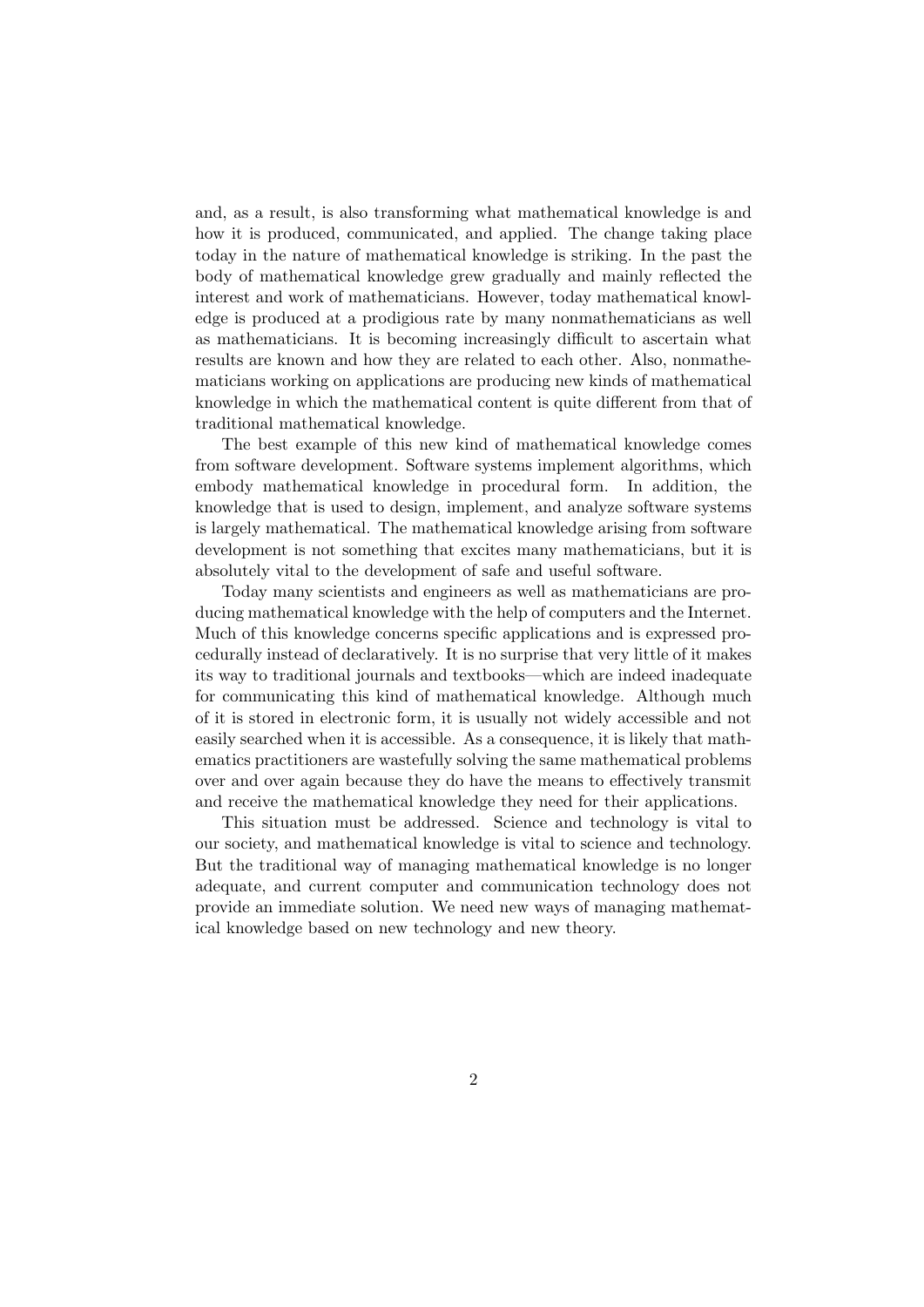# 2 What is MKM?

Mathematical Knowledge Management (MKM) is a new interdisciplinary field of research in the intersection of mathematics, computer science, library science, and scientific publishing. The objective of MKM is to develop new and better ways of managing mathematical knowledge using sophisticated software tools. MKM is expected to serve mathematicians, scientists, and engineers who produce and use mathematical knowledge; educators and students who teach and learn mathematics; publishers who offer mathematical textbooks and disseminate new mathematical results; and librarians and mathematicians who catalog and organize mathematical knowledge.

The management of mathematical knowledge can be divided into four activities: articulation, organization, dissemination, and access. We will discuss each of these activities individually and will state several challenge questions for MKM that are relevant to these activities.

#### 2.1 Articulation

Mathematical knowledge cannot be communicated unless it is articulated. An articulated piece of mathematical knowledge has a language in which it is expressed, a context within which it is understood, and a representation by which it is conveyed.

Language. All mathematical knowledge is expressed in some language. The language may be informal and based on natural language (such as the languages used in most mathematics textbooks). Or the language may be formal with a precise syntax (such as the language of a typical computer algebra system) and possibly also with a precise semantics (such as Zermelo-Fraenkel set theory). It is usually easier and less costly to express mathematical ideas in an informal language, but mathematical knowledge expressed in a formal language can be read, analyzed, and presented with the help of sophisticated software tools.

Context. A piece of mathematical knowledge is understood within a context of background definitions and assumptions. An understanding of the context is needed to understand the mathematical knowledge itself. In traditional mathematics, the context is largely implicit; it is not precisely described but is indicated by conventions known to the mathematically literate. (This tradition is reflected in the MathML [17] and OpenMath [2] programs to put mathematical knowledge on the Web; expressing the context axiomatically, or in some other precise way, is not a goal of these programs.) In some cases, the context is assumed to be any set of definitions and as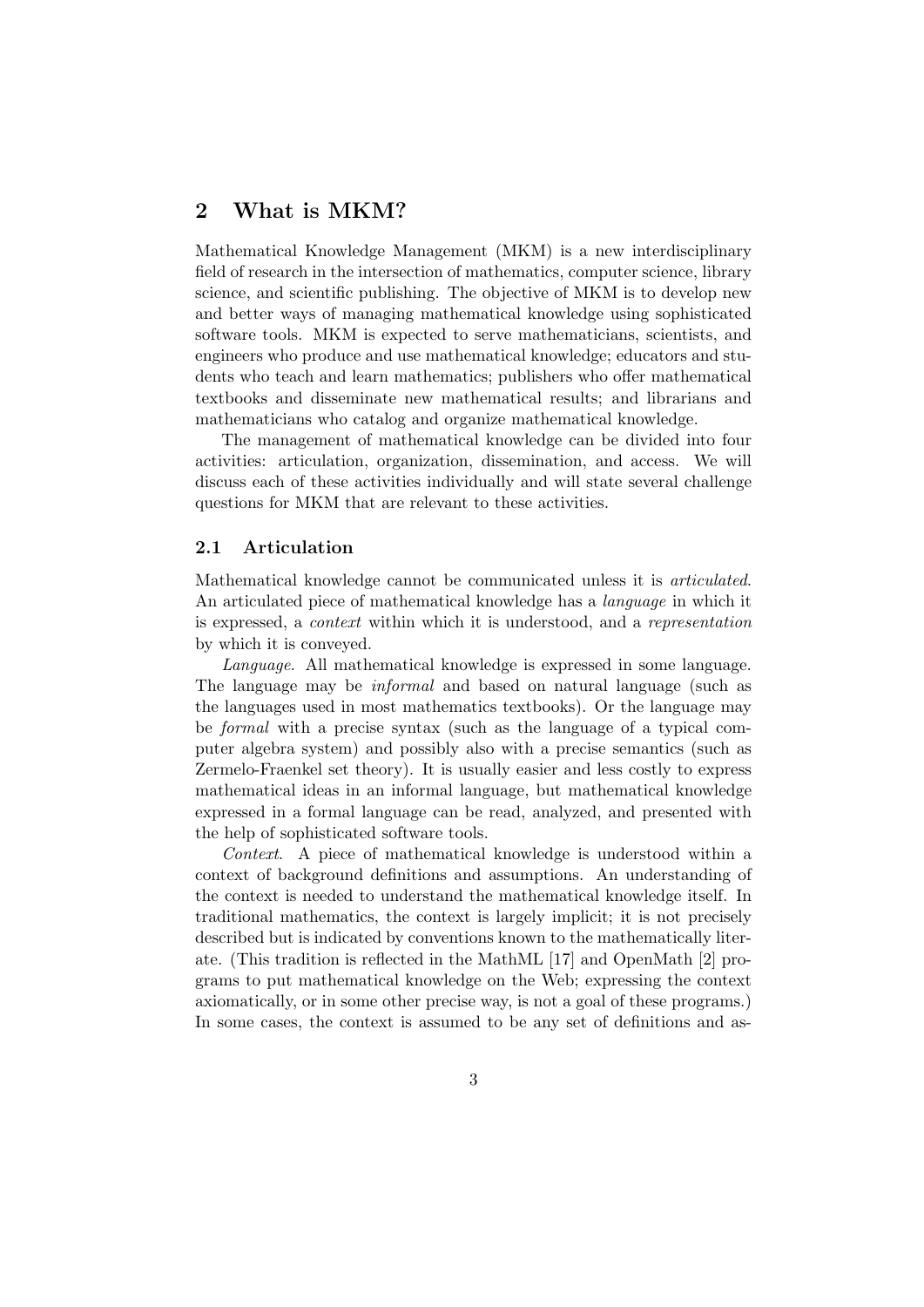sumptions in which the mathematical knowledge makes sense. In order to effectively understand and process mathematical knowledge, software tools need direct access to the context in which the knowledge resides. Software tools that do not have adequate access to the context cannot reliably process mathematical knowledge in sophisticated ways.

Representation. How a body of mathematical knowledge is conveyed is determined by its representation. It can be represented declaratively as an explicit set of statements, the set of logical consequences of a mathematical theory, or the set of theorems of a proof system. It can be represented procedurally as the knowledge that is embodied in a computation system consisting of a collection of data structures and algorithms. It can be represented visually by diagrams and animations. A body of knowledge can also be represented by a combination of declarative, procedural, and visual means.

Challenge questions for MKM:

- 1. What kind of software support is needed to convert an informal articulation of mathematical knowledge into a formal articulation?
- 2. When do the benefits of formalizing mathematical knowledge outweigh the costs?
- 3. How should the context of mathematical knowledge be expressed?
- 4. How can the declarative representations of mathematical knowledge offered by computer theorem proving systems be integrated with the procedural representations offered by computer algebra systems?

#### 2.2 Organization

The world of mathematical knowledge is unimaginably immense. It can even be argued that it is inherently infinite and thus possibly even bigger than the physical world. In addition, mathematical knowledge is extraordinarily interconnected; the same piece of knowledge may appear in many different places and in many different forms. Articulated mathematical knowledge needs to be carefully organized to avoid redundancy and to capture connections. This requires identifying and abstracting common structure and then formalizing it as an axiomatic or algorithmic theory.

Challenge questions for MKM:

1. How should axiomatic and algorithmically theories be linked to avoid redundancy and to capture connections?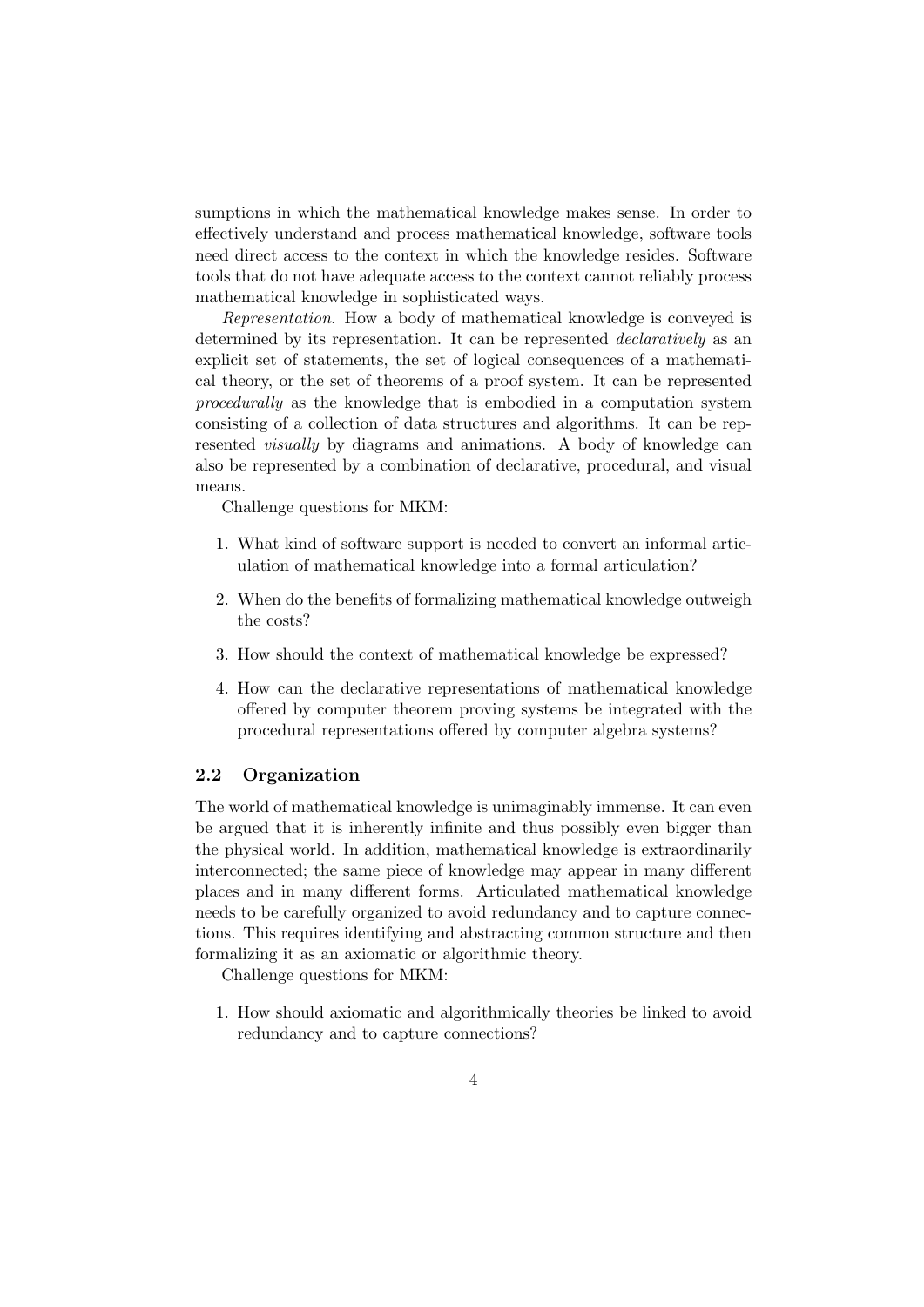2. How should the role of mathematicians differ from the role of librarians in the task of organizing mathematical knowledge?

### 2.3 Dissemination

After mathematical knowledge is articulated and organized, it needs to be disseminated. It can be distributed as text in traditional journals and textbooks, it can be digitally stored and provided on the Web, and it can be incorporated into mathematical software systems such as computer theorem proving systems and computer algebra systems.

Challenge questions for MKM:

- 1. What role should universities, governments, professional societies, and publishers play in disseminating mathematical knowledge?
- 2. Who should own and administer mathematical knowledge?
- 3. How should disseminated mathematical knowledge be certified?

#### 2.4 Access

People need software tools for finding the mathematical knowledge they require in a body of knowledge that has been disseminated. Tools are needed for doing searches and making queries, for performing deductions and computations with mathematical software systems, and for understanding how the knowledge has been articulated and organized. These software tools need to be much more sophisticated and easier to use than current tools. For example, search engines must understand the semantics of mathematical languages and, for example, when syntactically distinct expressions such as  $(A \cup B^c)$  and  $(A^c \cap B)^c$  are semantically equivalent.

Challenge questions for MKM:

- 1. What new software tools are needed?
- 2. What mechanism should be used to standardize and integrate software tools?

# 3 The Grand Challenge

The grand challenge of MKM is to develop a universal digital mathematics library (UDML). Composed of many heterogeneous, intercommunicating systems, it would be easily accessible via the World-Wide Web. It would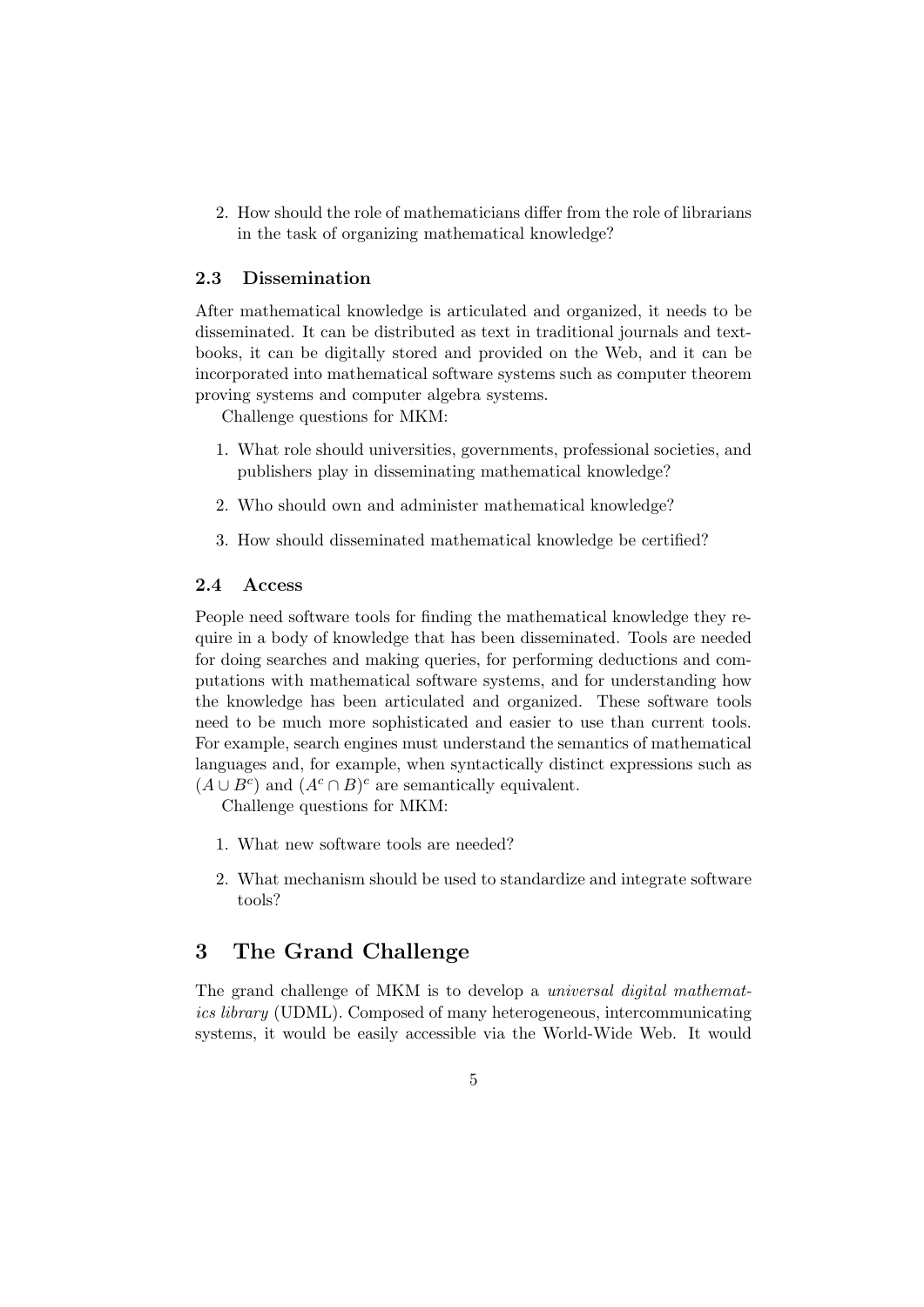be constructed in an open, cooperative fashion in the same way that the Internet was constructed. Never finished, it would continuously grow and in time would contain essentially all mathematical knowledge (intended for the public). It would also be continuously reorganized and consolidated as new connections and discoveries were made.

A UDML would contain a highly structured and interconnected mixture of axiomatic, algorithmic, diagrammatic, and other kinds of mathematical knowledge. Each piece of mathematical knowledge in it would carry a certification of its correctness (relative to a specified set of assumptions). It would also include an integrated collection of tools for exploring its contents. It is important to note that a UDML would be a library and not an archive. That is, its primarily purpose would be to make mathematical knowledge widely accessible, not just to store and catalog mathematical knowledge.

Creating a UDML will be a herculean project requiring the development of many new kinds of technology. Some of this technology is being developed now on current formal mathematics library projects including the NIST Digital Library of Mathematical Functions (DLMF) [4], the Formal Digital Library (FDL) [5], Hypatheon [3], Logosphere [7], Mizar [10], and the Wolfram Functions Site [18].

Challenge questions for MKM:

- 1. What is the best way to start designing and implementing a UDML?
- 2. Who should administer a UDML?
- 3. How should bodies of mathematical knowledge based on different foundations be integrated within a UDML?

# 4 Computer Algebra and MKM

Contemporary computer algebra systems embody an awesome amount of procedurally represented mathematical knowledge. They have had a huge impact on the way people practice mathematics. However, they are not good managers of the knowledge they contain. They are basically black boxes in which most of the knowledge within them is inaccessible to the ordinary user. For instance, the user does not have direct access to how computations are performed and to the context of definitions and assumptions that is being employed. As a result, it can be difficult to properly interpret the meaning of a computation's input/output relationship.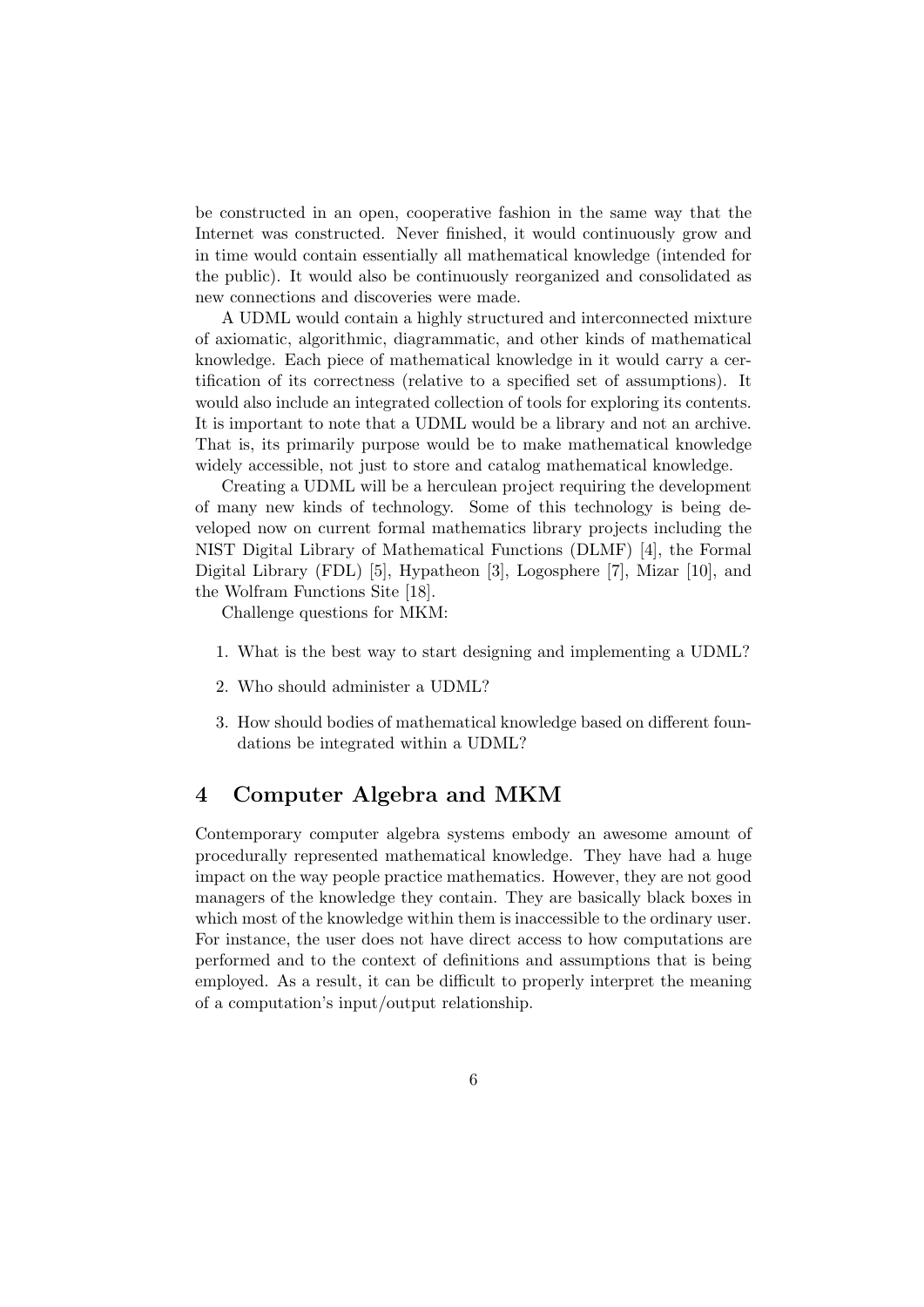The future successors of computer algebra systems will be central components in a UDML. They will combine symbolic computation with visualization and formal deduction. Both the context in which a computation is performed and the algorithm by which it is performed will be accessible to the user. Strongly integrated with the other components of a UDML, they will produce trustworthy, well-understood results that be transported to other systems. And like the Axiom system [6], they will cover abstract mathematics as well as the mathematics of the complex numbers and its subsystems.

# 5 The MKM Consortium

As a new field of research, MKM was launched by the First International Workshop on MKM (MKM 2001) [11] in September 2001 at Hagenberg, Austria. Organized by Bruno Buchberger and Olga Caprotti, MKM 2001 lead to the founding of the MKM Consortium in December 2001 under the leadership of Michiel Hazewinkel and to a special issue [1] of the Annals of Mathematics and Artificial Intelligence dedicated to MKM.

The MKM Consortium is an international group of researchers dedicated to the promotion of research and interest in MKM. It has organized two subsequent MKM conferences: The Second International Conference on MKM (MKM 2003) [12] was held in February 2003 at Bertinoro, Italy, and the Third International Conference on MKM (MKM 2004) [13] will be held September 19-21, 2004 in Bialowieza, Poland.

The MKM Consortium currently consists of a European Chapter and a North American Chapter. The European Chapter obtained funding from the European Union in 2002–03 for a large, short-term exploratory project named the Mathematical Knowledge Management Network [8]. It also organized the Mathematical Knowledge Management Symposium [9] in November 2003 at Heriot-Watt University in Edinburgh, Scotland.

The North American Chapter [14] has organized two MKM workshops: A North American Workshop on Mathematical Knowledge Management (NA-MKM 2002) [15] held in June 2002 at McMaster University in Hamilton, Ontario and the Second North American Workshop on Mathematical Knowledge Management (NA-MKM 2004) [16] held in January 2004 at the Joint Mathematics Meetings in Phoenix, Arizona.

For more information about the issues and challenges of MKM, see the Web sites mentioned above.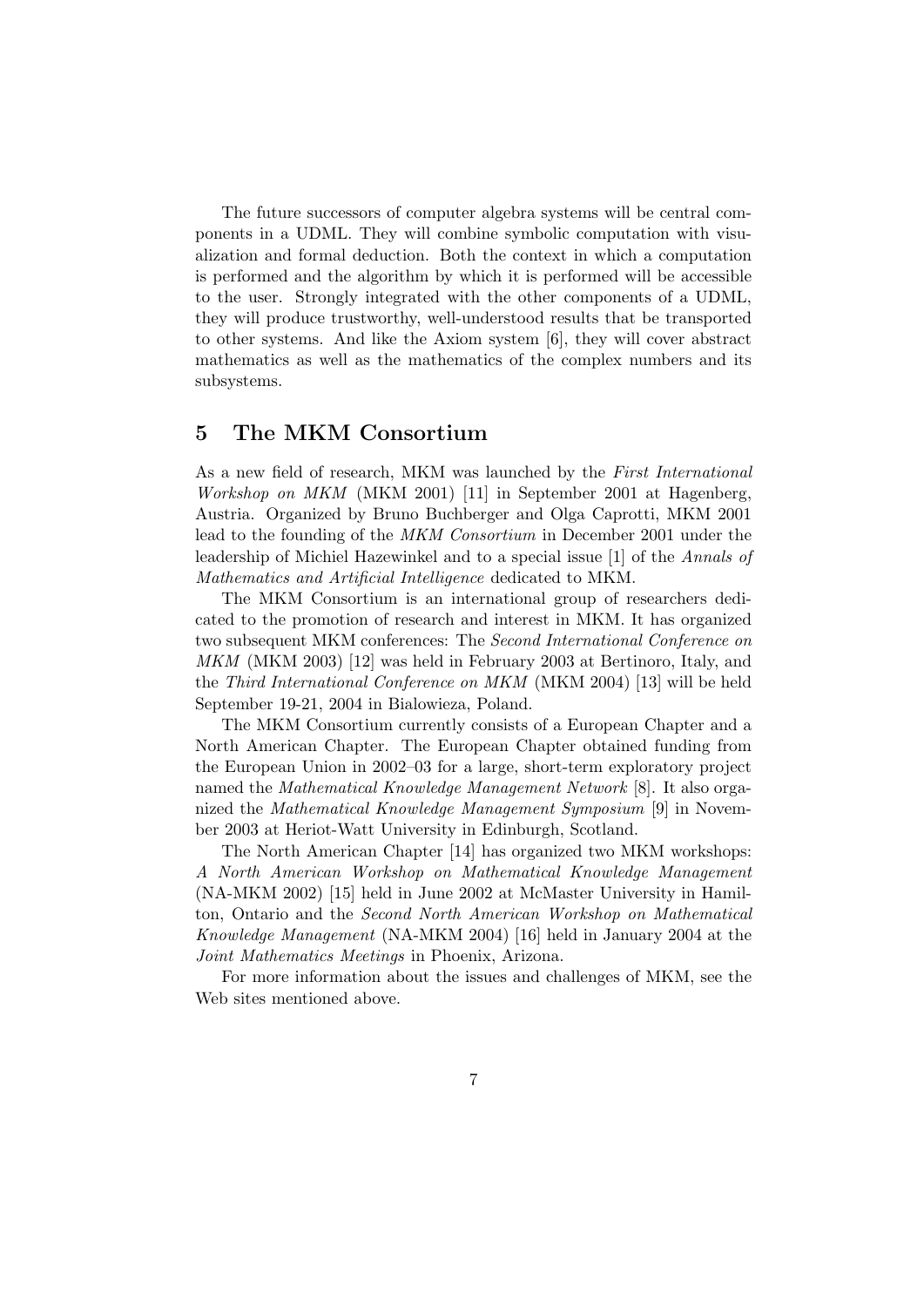# 6 Conclusion

The challenges facing MKM are daunting. In particular, it is not clear whether it is possible to construct a UDML with the attributes we have described. However, a UDML with sophisticated tools for exploring its contents, even if it is just partially constructed, would transform how mathematics is learned and practiced.

To be a success, MKM needs expertise and input from mathematicians, scientists, engineers, educators, librarians, publishers, computer scientists, and software developers. The perspective and understanding of mathematicians is especially needed. If mathematicians ignore MKM, they may find MKM producing a line of misguided technology that cannot be easily halted.

# References

- [1] B. Buchberger, G. Gonnet, and M. Hazewinkel, editors. Mathematical Knowledge Management, 2003. Special issue of Annals of Mathematics and Artificial Intelligence, 38:1–232.
- [2] S. Dalmas, M. Gaëtano, and S. M. Watt. An OpenMath 1.0 implementation. In International Symposium on Symbolic and Algebraic Computation (ISSAC-97), pages 241–248. ACM Press, 1997.
- [3] B. L. Di Vito. Hypatheon: A mathematical database for pvs users. Available on the Web at http://imps.mcmaster.ca/na-mkm-2004/ proceedings/pdfs/divito.pdf., 2004.
- [4] Digital Library of Mathematical Functions (DLMF). Web site at http://dlmf.nist.gov/.
- [5] FDL project. Web site at http://www.nuprl.org/FDLproject/.
- [6] R. D. Jenks and R. S. Sutor. Axiom : The Scientific Computation System. Springer-Verlag, 1992.
- [7] Logosphere: A formal digital library. Web site at http:// www.logosphere.org/.
- [8] Mathematical Knowledge Management Network. Web site at http:// monet.nag.co.uk/mkm/index.html.
- [9] Mathematical Knowledge Management Symposium. Web site at http://www.macs.hw.ac.uk/~fairouz/mkm-symposium03/.